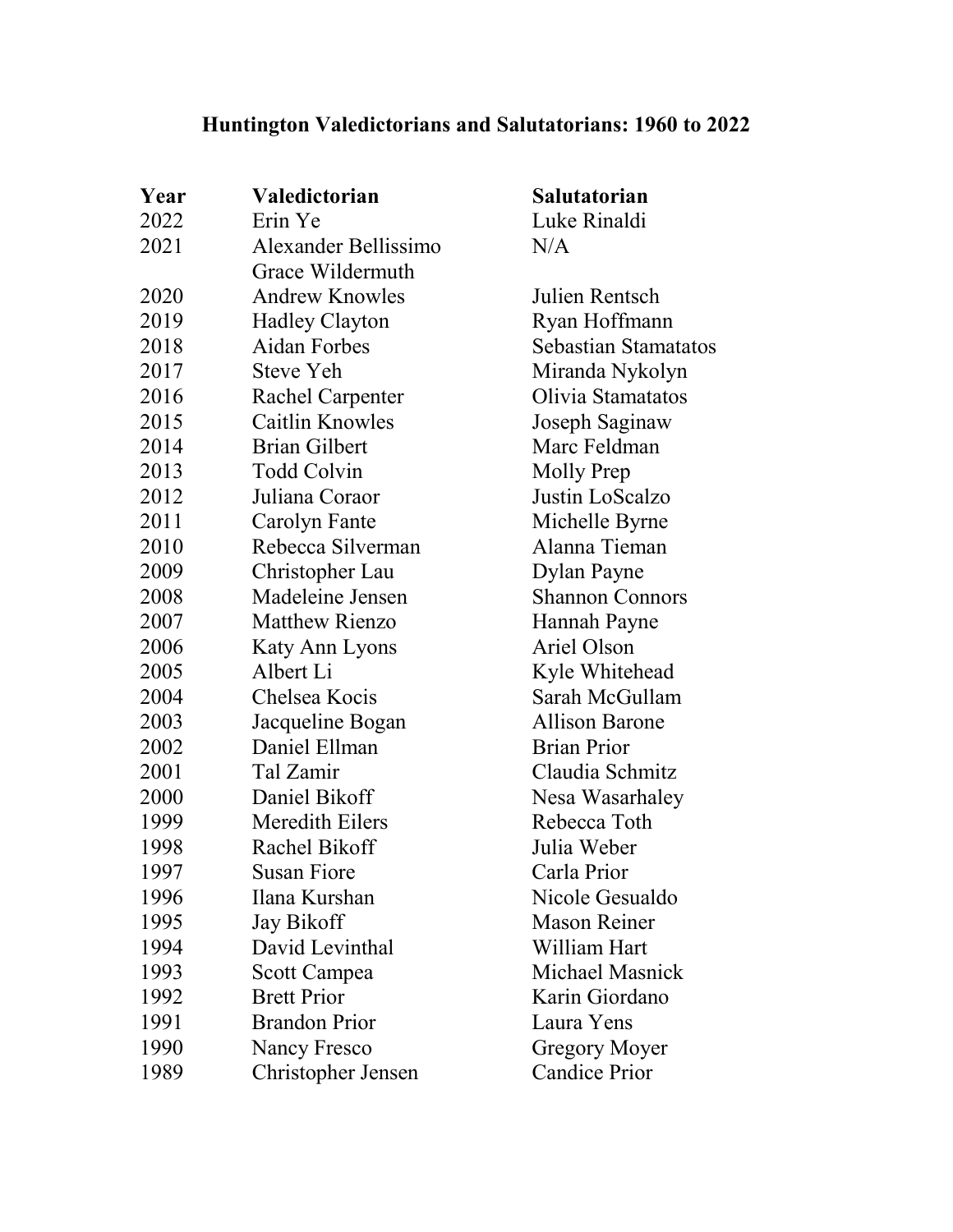| 1988 | Joseph Palmieri             | Tamara Schnurr          |
|------|-----------------------------|-------------------------|
| 1987 | Naomi Botkin                | Julie Nelson            |
| 1986 | <b>Eleanor Courtemanche</b> | David Lee               |
| 1985 | Vivian Oehler               | John Jacobsen           |
| 1984 | <b>Teresa Rainone</b>       | Nicole Sandler          |
| 1983 | Amanda Woodward             | <b>Christine Dacier</b> |
| 1982 | Tara Kazak                  | Deborah Kruter          |
| 1981 | <b>Allison Cooper</b>       | Rebecca Sielman         |
| 1980 | Katherine Maul              | Peter Murphy            |
| 1979 | Alan Berg                   | J. Kent Moorhouse       |
| 1978 | Betsy Ash                   | William Williams        |
|      | Peter Bronstein             |                         |
|      | Joseph Cravero              |                         |
|      | Stephanie Eckert            |                         |
|      | Abner Greene                |                         |
|      | Laurie Gutstein             |                         |
|      | Peter Hatcher               |                         |
|      | David Kells                 |                         |
|      | Judith Lischetti            |                         |
|      | Susan Ringler               |                         |
|      | Barbara Safran              |                         |
|      | Janet Silverman             |                         |
|      | <b>Bonnie Taub</b>          |                         |
|      | Paul Widerman               |                         |
| 1977 | David Bauman                | Madeleine Beal          |
|      | David Brown                 |                         |
|      | Tamara Johnston             |                         |
|      | Matthew Levin               |                         |
|      | Eileen Noonan               |                         |
|      | Julie Vaughn                |                         |
|      | Keith Willner               |                         |
| 1976 | Joan Amatniek               | Robert Schpoont         |
|      | Anita Borger                |                         |
|      | Mary Cushman                |                         |
|      | Amy Henrich                 |                         |
|      | David Kolker                |                         |
|      | Suzanne Leonard             |                         |
|      | Daniel Lipnick              |                         |
|      | Ellen Locker                |                         |
|      |                             |                         |